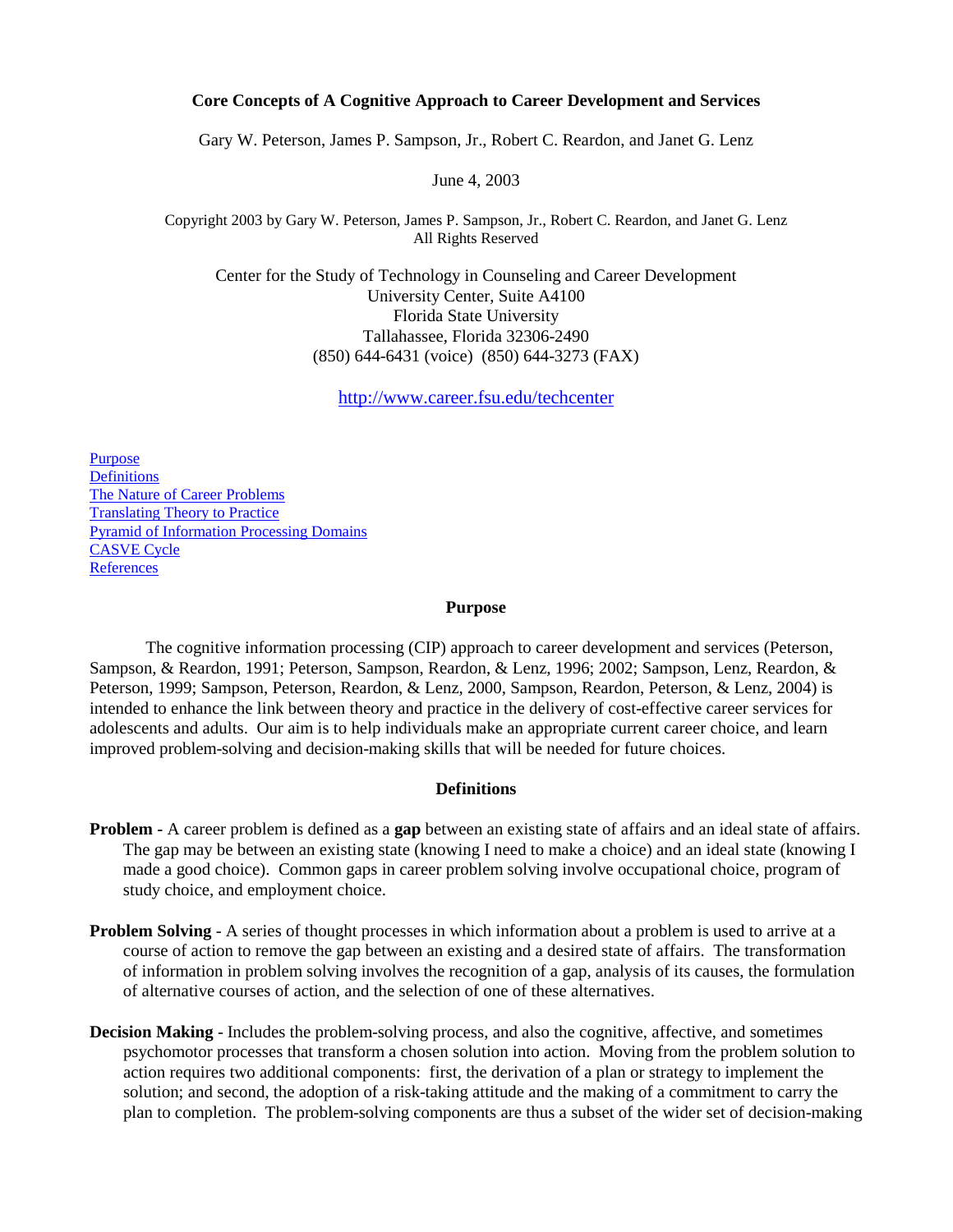### **The Nature of Career Problems**

### <span id="page-1-0"></span>**Complex and Ambiguous Cues**

Career problems tend to be complex with many factors such as the economy, the labor market, the availability of educational and training opportunities, and family issues interacting with an individual's personal values, interests, skills, and financial resources. Often an individual is overwhelmed with cues, some distinct and some ambiguous, that a career problem exists that needs solving. For example, a dual-career couple who are trying to balance career and relationship issues during their final year in college, are faced with numerous signals from friends, family, college faculty and staff, and potential employers that they have career problems that need to be solved.

### **Interdependent Courses of Action**

In career problem solving there is rarely only one correct solution. There are almost always several possible solutions to a career problem, with each solution having distinct and often overlapping advantages and disadvantages. For example, a college student, who has the ultimate goal of establishing her own business, could major in electrical engineering, management, or many other fields and still achieve her goal. The routes to achieving her goal may vary, but the ultimate goal could still be achieved.

### **Uncertainty of the Outcome**

There is no guarantee that the choice of a college, occupation, or job will ensure success and satisfaction. A student who has chosen to become an Emergency Medical Technician may have been admitted to a training program and may have been encouraged by teachers, parents, and peers to make this choice. There is no guarantee, however, that he will graduate and find a job in his field or be satisfied being an Emergency Medical Technician. He needs to make the best informed choice possible and then commit himself to exerting his best effort to maximize his chances of success.

### **Solutions Present New Problems**

A major career decision often presents a new set of problems that must be solved to make the initial decision effective. For example, the decision to attend a college brings forth a new set of issues related to financing, transportation, living arrangements, and the establishing of new peer relationships. It is unlikely that all of the subsequent problems can be known or anticipated. Thus, in order to be effective career problem solvers and decision makers, we need to develop the capability for effectively locating and processing relevant information.

#### **Translating Theory to Practice**

<span id="page-1-1"></span>By applying a CIP paradigm to career problem solving and decision making, we hoped to achieve the following four goals related to improved client learning. First, we wanted a paradigm that would be parsimonious and easy for counselors and clients to comprehend and remember, yet robust enough to appropriately explain the career problem solving and decision making process. Second, we wanted the pyramid to draw counselors' and clients' attention to essential client characteristics and decision-making needs, such as the extent of their self and occupational knowledge, as well as the nature of their decision-making process and metacognitions. Third, we wanted to provide a conceptual framework for teaching clients about the components and process of career choice through explanation of the pyramid and CASVE cycle. (Adaptations of the pyramid and CASVE cycle used by clients are provided in [Figure 3](#page-7-0) and [Figure 4](#page-8-0) at the end of this handout.) Fourth, we wanted to provide a standard for monitoring and evaluating client progress in career problem solving and decision making (Sampson, Peterson, Lenz, & Reardon, 1992).

## **Pyramid of Information Processing Domains**

The information processing domains related to career decision-making and job placement can be conceptualized as a pyramid (see [Figure 1\)](#page-5-1):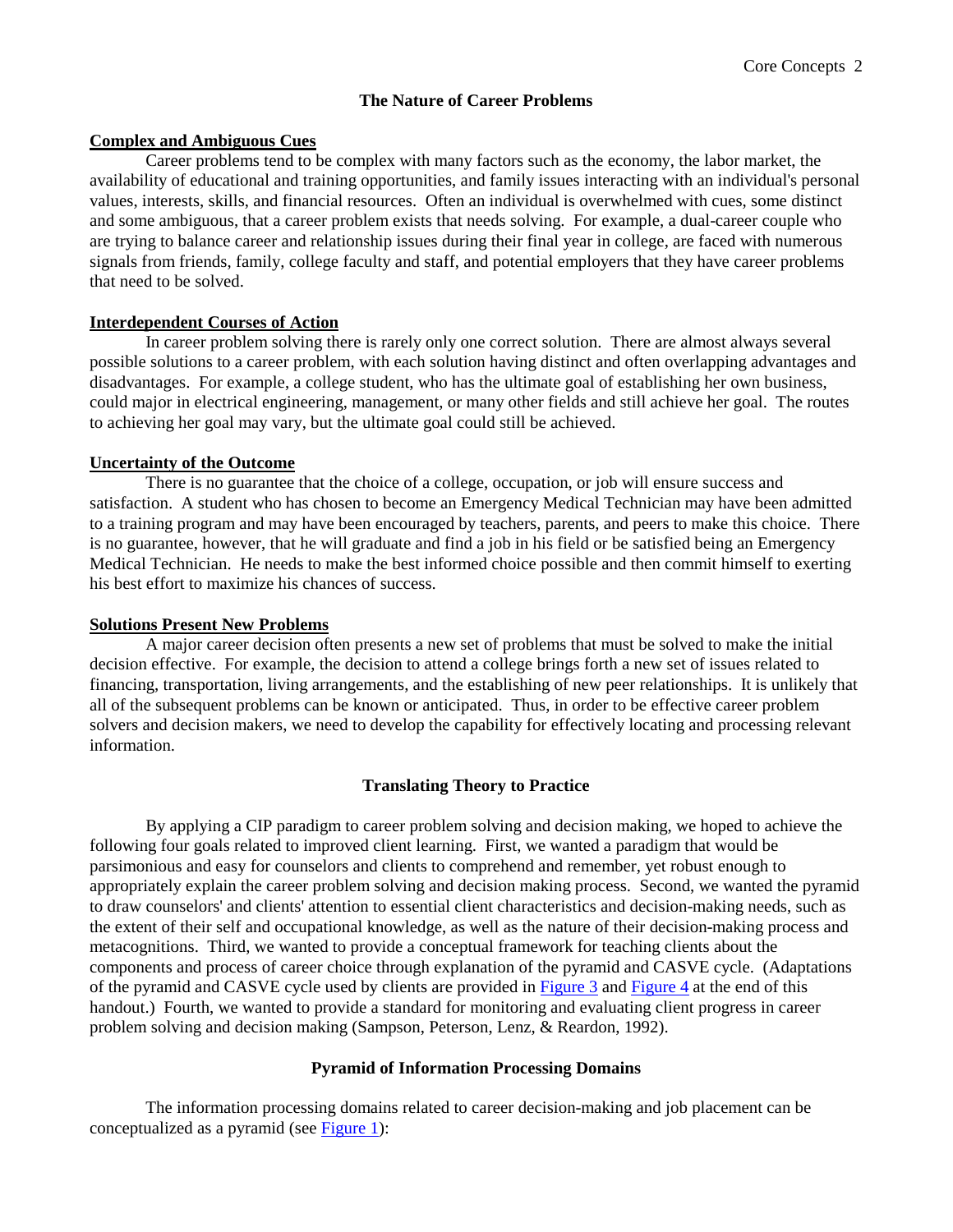## **Knowledge Domain**

Self Knowledge

What are my values, interests, skills, and employment preferences? What am I looking for in an occupation or program of study?

What am I looking for in a job?

Occupational Knowledge (Also includes knowledge of programs of study and jobs)

What kind of job can I get with my education and experience? What is a typical day for a person employed as a  $\frac{1}{2}$ ?

What are the educational and training requirements for \_\_\_\_?

How can employers be categorized?

# **Decision-Making Skills Domain**

Generic Information Processing Skills (e.g., CASVE Cycle)

What are the steps in choosing an occupation, program of study, or job that will meet my needs? How do I usually make important decisions?

## **Executive Processing Domain**

Metacognitions

Self-talk "I'll never be able to make a good career choice." Self-awareness "I'm getting very scared about this." Monitoring and control" I need help in making this choice."

# **CASVE Cycle**

<span id="page-2-0"></span>Problem solving and decision-making can be conceptualized in terms of the CASVE cycle (see [Figure 2\)](#page-6-0):

# **Communication**

External demands

1) Event "I need to choose a major by next semester."

2) Significant other "My roommate said that I'll have problems if I don't make a decision soon." Internal affective, behavioral, or physiological states

1) Emotions "I'm scared about committing myself."

2) Avoidance behavior "I'll get started next week."

3) Physiological "I'm so upset about this, I can't eat."

## **Analysis**

Enhance self-knowledge (obtained from personal experience, structured exercises, assessment instruments, and computer-assisted career guidance systems) by clarifying:

1) Values

2) Interests

- 3) Skills
- 4) Employment preferences

Enhance occupational knowledge by identifying important characteristics of occupations, programs of study, or jobs.

- 1) Knowledge of individual occupations, programs of study, or jobs (obtained from print material, audio-visual material, CACG system, information interviews, shadowing, work experience, academic courses, etc.).
- 2) Knowledge of the structure of the world-of-work (occupations, programs of study, or jobs) obtained from the Holland Hexagon, World-of-Work Map, etc.

Generic information processing skills (capacity to apply the CASVE Model or similar approach) **Metacognitions** 

1) Self-talk (I need to make a decision)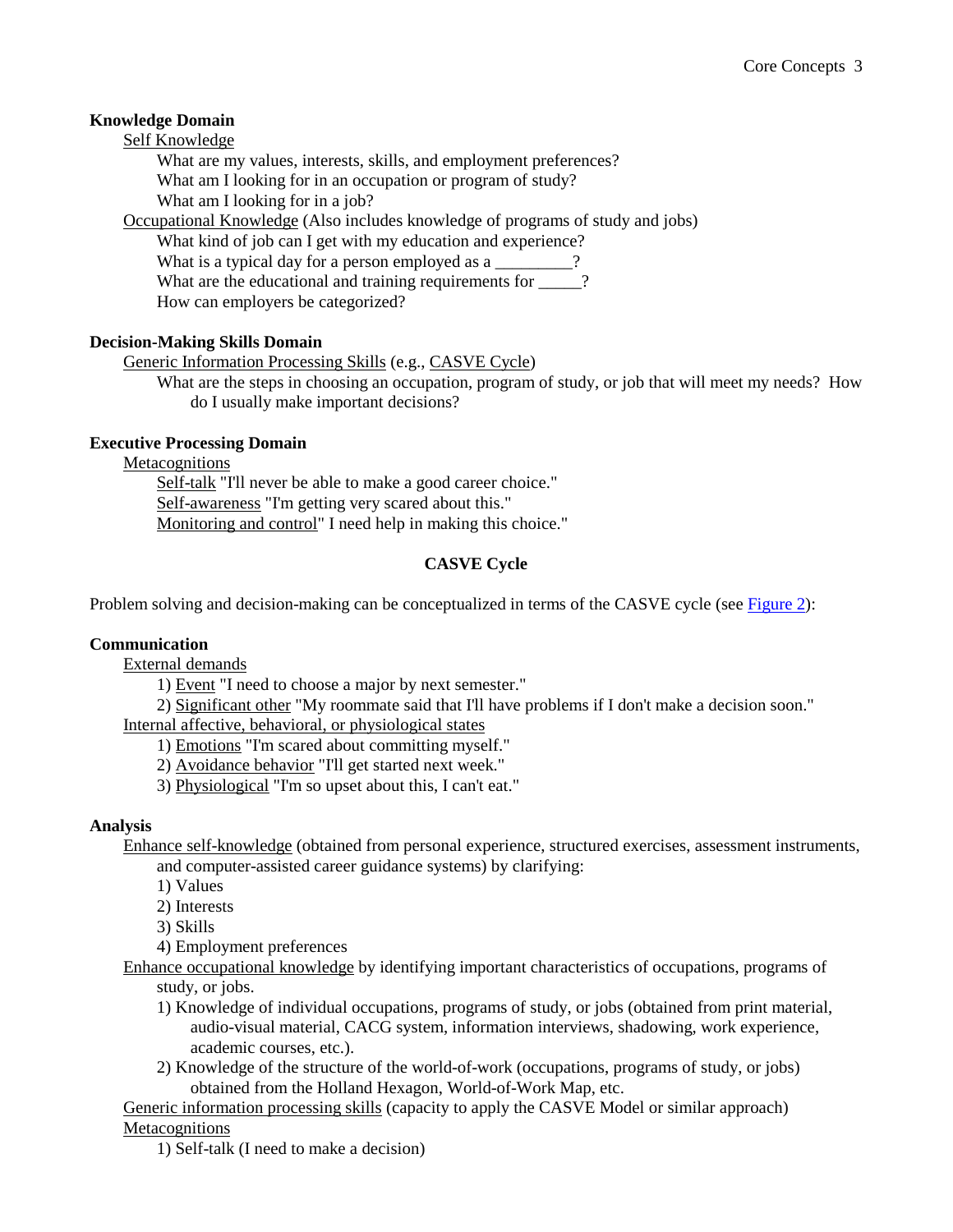2) Self-awareness (I'm uneasy about this whole process)

3) Control and monitoring (What information do I need to obtain about myself and the situation to make a decision?)

## **Synthesis**

Elaboration

Identify the maximum number of potential alternatives (occupations, programs of study, or jobs). **Crystallization** 

Narrow potential occupations, programs of study, or jobs to a manageable number of options  $(3-5)$ .

## **Valuing**

Judge the costs and benefits of each alternative to:

1) Oneself

2) Significant others, e.g. family

3) Cultural group

4) Community and/or society at large

Prioritize alternatives

Make tentative primary and secondary choices

## **Execution**

Formulate a plan for implementing a tentative choice:

- 1) Preparation program (formal education/training experience)
- 2) Reality testing (full-time, part-time, and/or volunteer work experience, as well as taking courses or training)
- 3) Employment seeking (steps to apply for and get a job)

## **Communication**

Review external demands and internal states

- 1) Has the gap been closed?
- 2) Have the negative emotions and physiological states been replaced by feelings of serenity?
- 3) Am I taking action to achieve my goal?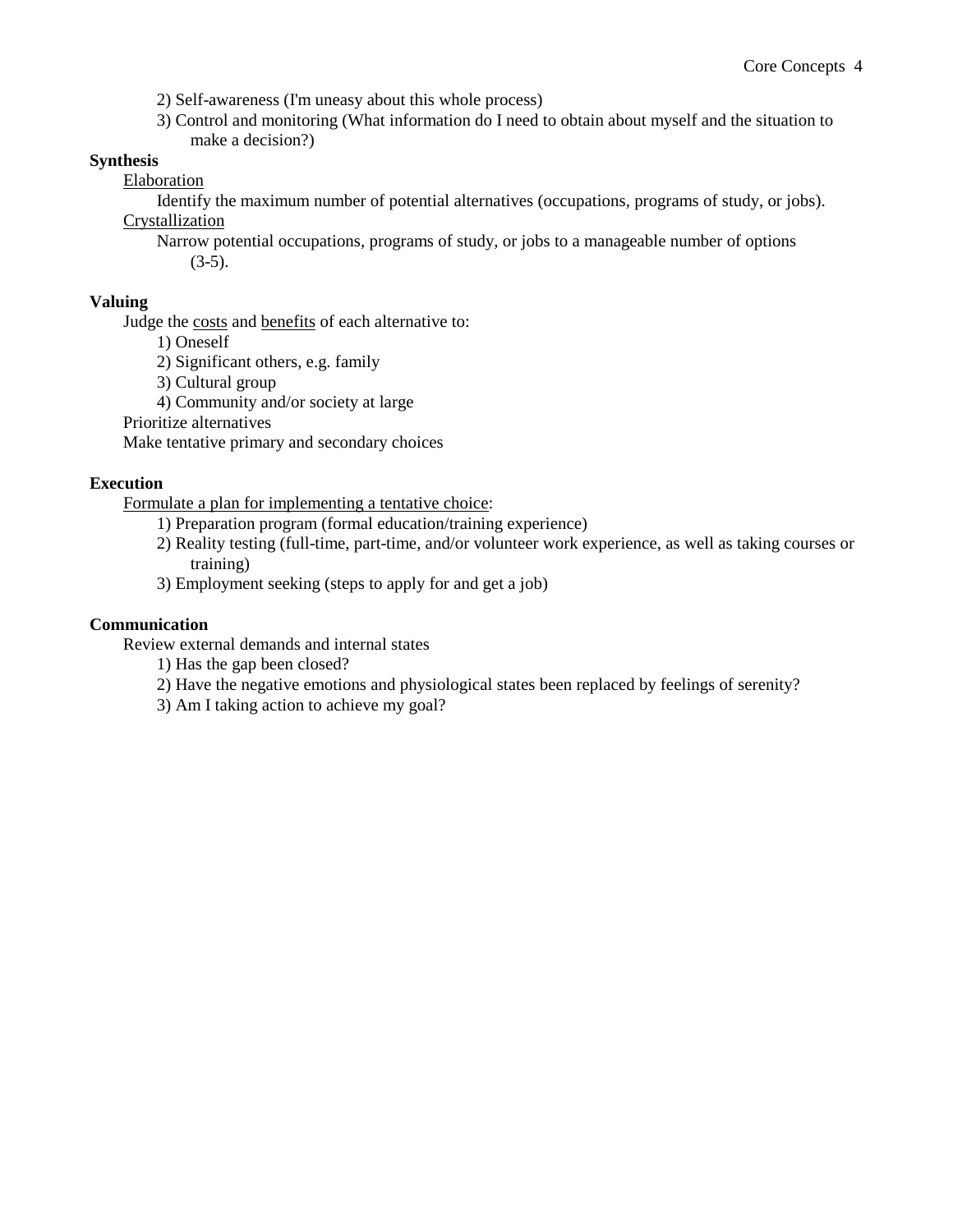#### **References**

- <span id="page-4-0"></span>Peterson, G. W., Sampson, J. P., Jr., & Reardon, R. C. (1991). *Career development and services: A cognitive approach.* Pacific Grove, CA: Brooks/Cole.
- Peterson, G. W., Sampson, J. P., Jr., Reardon, R. C., & Lenz, J. G. (1996). Becoming career problem solvers and decision makers: A cognitive information processing approach. In D. Brown & L. Brooks (Eds.), *Career choice and development* (3rd. Ed.) (pp. 423-475). San Francisco, CA: Jossey-Bass.
- Peterson, G. W., Sampson, J. P., Jr., Lenz, J. G., & Reardon, R. C. (2002). Becoming career problem solvers and decision makers: A cognitive information processing approach. In D. Brown (Ed.), *Career choice and development* (pp. 312-369) (4th. Ed.). San Francisco, CA: Jossey-Bass.
- Sampson, J. P., Jr., Lenz, J. G., Reardon, R. C., & Peterson, G. W. (1999). A cognitive information processing approach to employment problem solving and decision making. *The Career Development Quarterly, 48,* 3-18.
- Sampson, J. P., Jr., Peterson, G. W., Lenz, J. G., & Reardon, R. C. (1992). A cognitive approach to career services: Translating concepts into practice. *The Career Development Quarterly, 41,* 67-74.
- Sampson, J. P., Jr., Peterson, G. W., Reardon, R. C., & Lenz, J. G. (2000). Using readiness assessment to improve career services: A cognitive information processing approach. *The Career Development Quarterly, 49,* 146-174.
- Sampson, J. P., Jr., Reardon, R. C., Peterson, G. W., & Lenz, J. G. (2004). *Career counseling and services: A cognitive information processing approach*. Pacific Grove, CA: Brooks/Cole.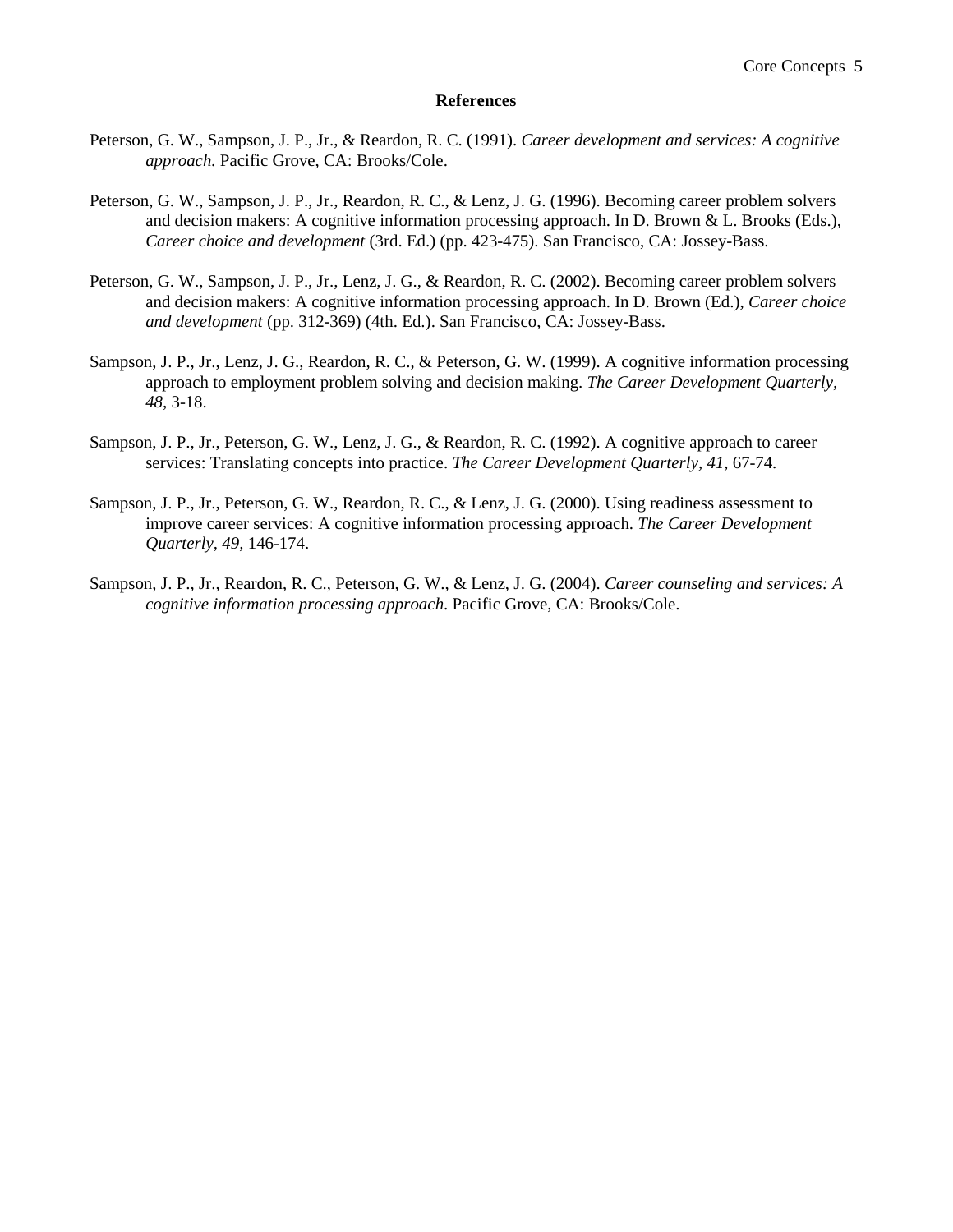<span id="page-5-0"></span>

# **Figure 1**

# **Pyramid of Information Processing Domains In Career Decision Making**

<span id="page-5-1"></span>Reprinted from *Career Development and Services: A Cognitive Approach* by G. W. Peterson, J. P. Sampson, and R. C. Reardon. Copyright ©1991 Brooks/Cole Publishing Company, Pacific Grove, CA 93950, a division of International Thomson Publishing, Inc. Used with permission.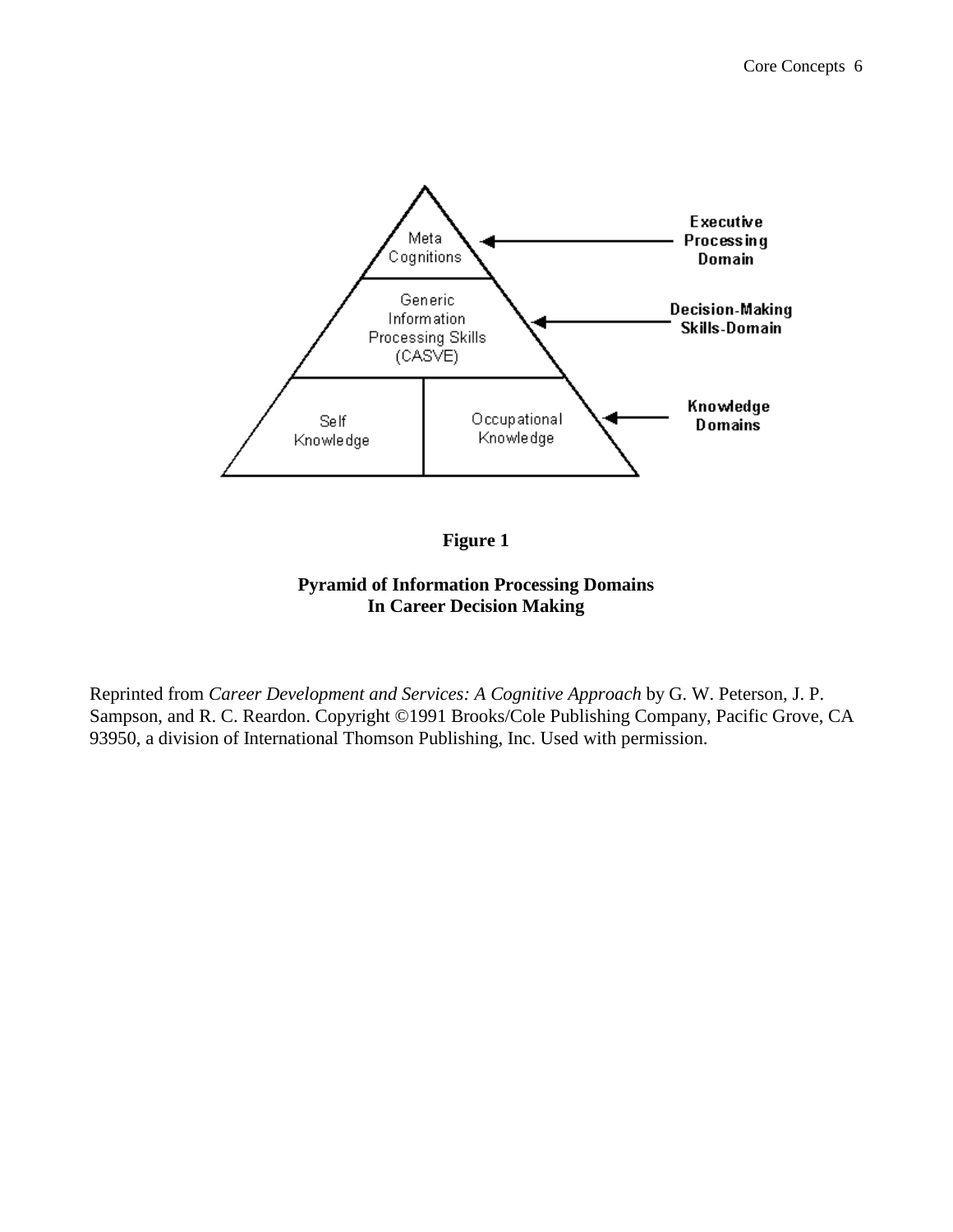

**Figure 2**

# <span id="page-6-0"></span>**The Five Stages of the CASVE (Communication, Analysis, Synthesis, Valuing, Execution) Cycle of Information Processing Skills Use in Career Decision-Making**

Reprinted from *Career Development and Services: A Cognitive Approach* by G. W. Peterson, J. P. Sampson, and R. C. Reardon. Copyright ©1991 Brooks/Cole Publishing Company, Pacific Grove, CA 93950, a division of International Thomson Publishing, Inc. Used with permission.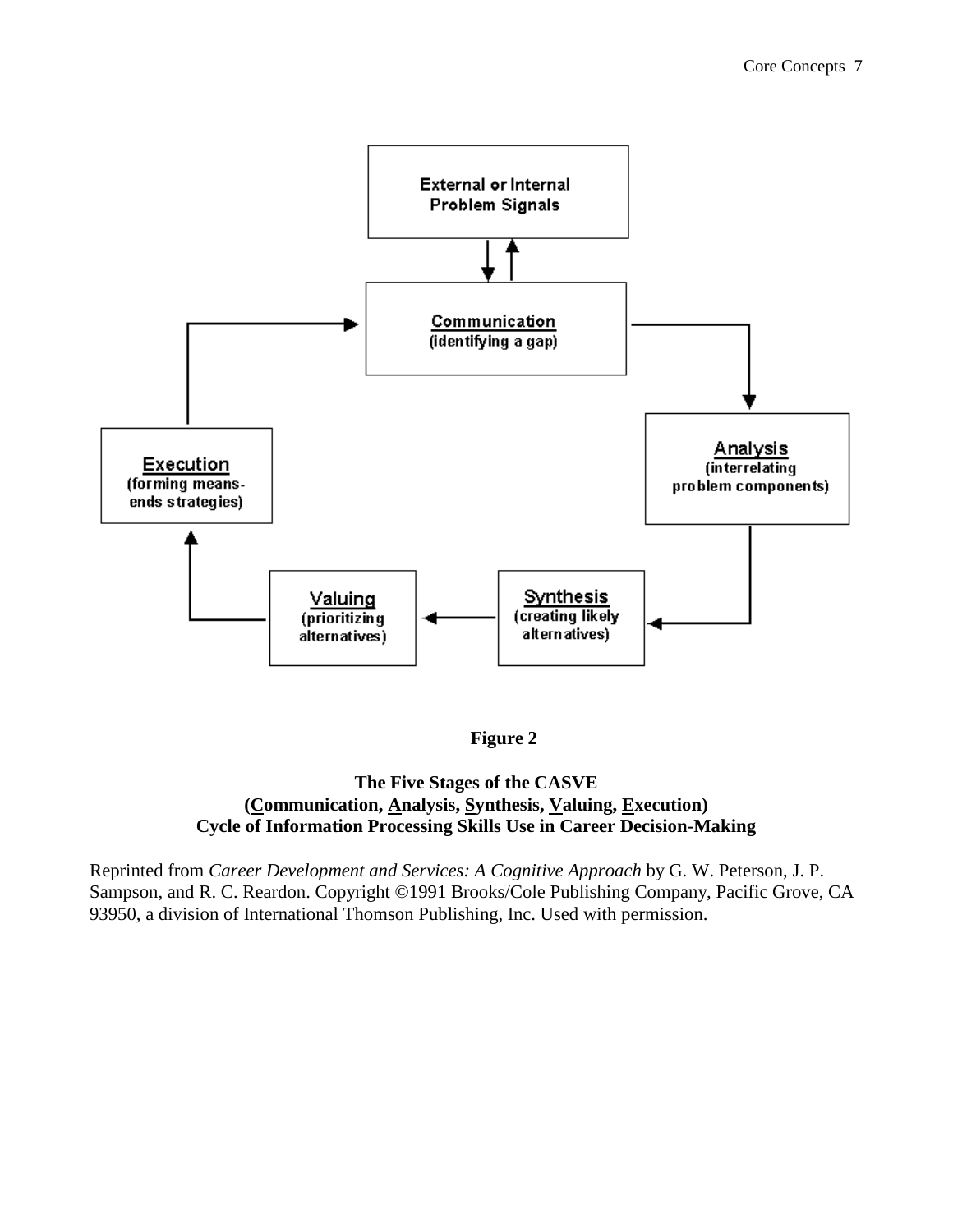

**Figure 3**

# <span id="page-7-0"></span>**The Five Stages of the CASVE (Communication, Analysis, Synthesis, Valuing, Execution) Cycle of Information Processing Skills Use in Career Decision-Making**

Adapted from: Sampson, J. P., Jr., Peterson, G. W., Lenz, J. G., & Reardon, R. C. (1992). A cognitive approach to career services: Translating concepts into practice. *Career Development Quarterly, 41*, 67- 74. Copyright © National Career Development Association. Used with permission.